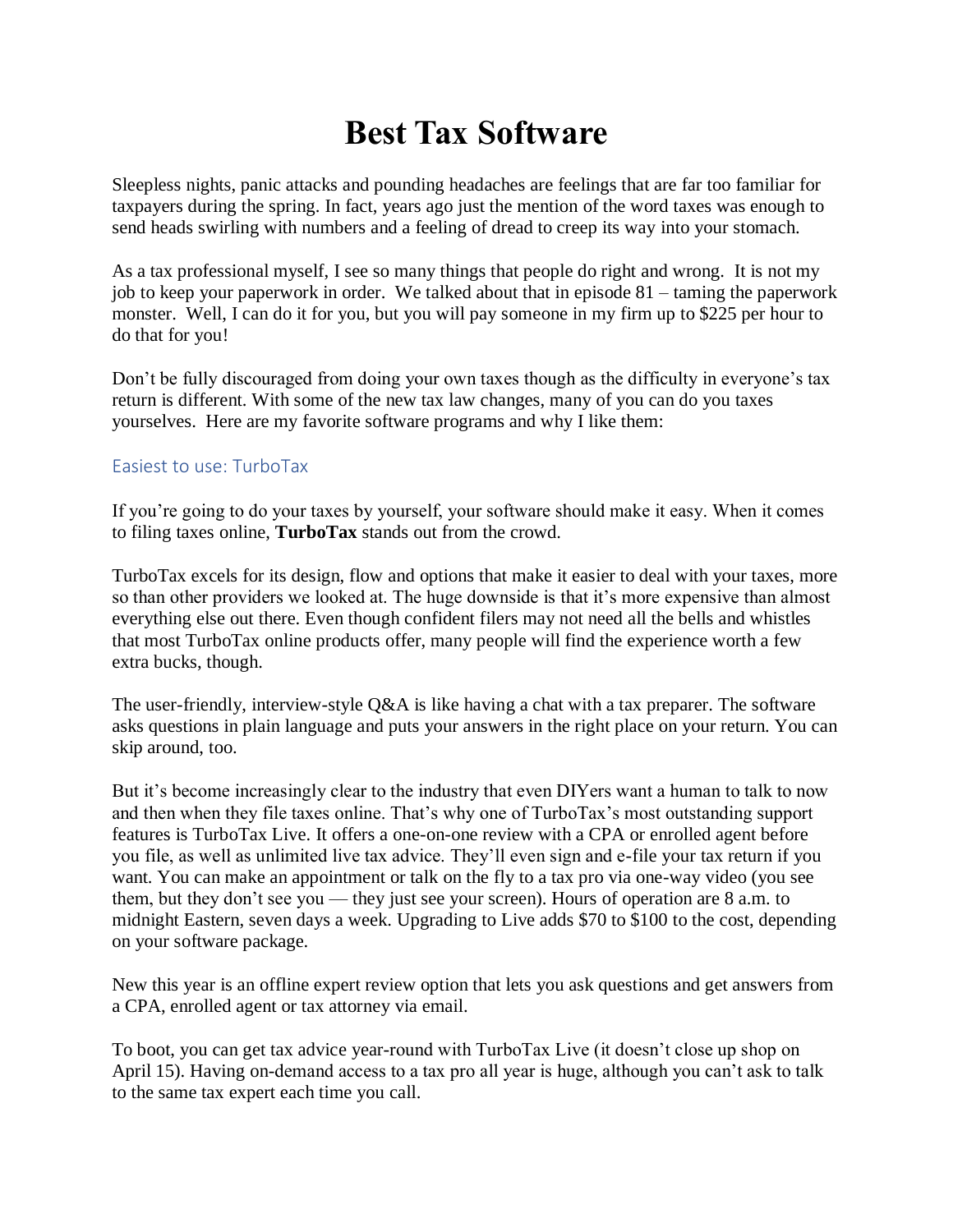It's worth noting here that H&R Block has offerings that compete directly with TurboTax in this area.

As mentioned, one negative for TurboTax is that it's expensive compared with other options. You can easily spend over \$100 on software and state-return preparation, depending on the version you choose. If you're audited, TurboTax provides free audit "guidance" from a tax pro to help you understand what's going on, but if you want someone to represent you in front of the IRS, you'll need TurboTax's audit defense product, called Max Defend & Restore. It costs \$39.99.

## Budget pick: TaxAct

If your adjusted gross income was less than \$66,000 for the 2018 tax year, you probably qualify to use the IRS' Free File program, which gets you access to free tax-prep software.

If your income was more than that, or you want other options to file taxes online — but want to pay as little as possible — then these might be for you.

**TaxAct** underwent a significant visual revamp this year, but still has all the basics, such as importing last year's returns, a W-2 import and a donation assistant (for some of the paid packages), as well as some planning tools and calculators.

TaxAct offers tax support via in-app email for paid users. It also offers an interesting screenshare option for its Premier+ and Self-Employed+ users. It's not a face-to-face video connection; rather, it simply lets the user and the support agent see each other's screens, including cursor moves and clicks.

TaxAct's audit assistance consists of a FAQ page on its website. But customers can buy audit defense from a partner company called Protection Plus for \$49. Coverage includes three years of audit services for this year's return, and TaxAct says the product will guide you through the audit process, handle IRS and state correspondence on your behalf, help with denied tax credits, as well as provide tax fraud assistance. You have to buy the coverage at the time of filing — you can't buy it after the fact.

**TaxSlayer** is a bargain compared to much of the competition, plus its interface is as handsome as other, more expensive software on the market. It has a mobile app that allows customers to take pictures of their W-2s instead of keying in tons of numbers, plus there's an online knowledge base. Though phone and email tech support are free, the more valuable kind of support — tax help — is free only for Premium, Self-Employed and Ultimate users.

TaxSlayer Premium, Self-Employed and Ultimate come with free audit assistance (users of other versions can buy it for \$29.99), which helps you prepare for an audit but won't represent you in front of the IRS. The coverage applies for three years from the date you buy the software. Audit defense, which includes representation before the IRS, comes with the Ultimate package.